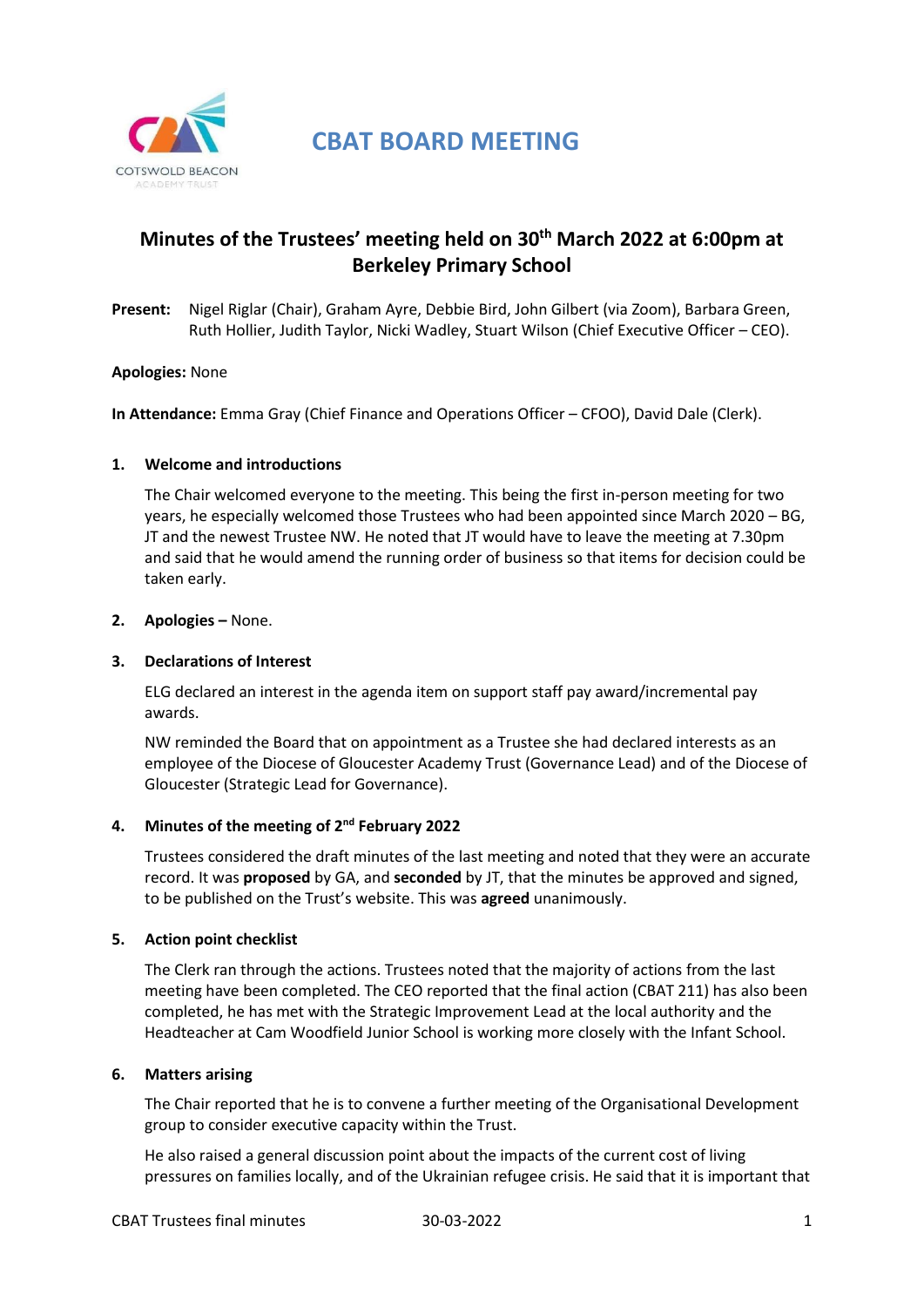Trustees are aware of these broader issues and are taking appropriate and timely action to respond. The CEO described the support currently available through Pupil Premium funding, bursaries, hardship grants, and affordability of school uniforms. In response to questions from Trustees, he said that there are breakfast clubs targeted at Pupil Premium pupils at both primary schools. Regarding school places for children from refugee families he was aware of just one application for a place at MS.

Trustees were keen to get further assurance that the schools are fully sighted on these issues in their local communities and are communicating what support is available. **Action: CEO** to ask Headteachers to ensure that financial support for families is clearly advertised on school websites and via other communications; that Headteachers report back on any local issues they become aware of including from local Councillors; and that the Finance Team monitor the level of applications for hardship funds and other financial support.

# **7. Decisions taken under Scheme of Delegation**

The Clerk reminded Trustees that the following decisions had been taken and recorded since the last meeting:

| Date     | <b>Decision</b>                                                                                                                                                                                                                    |
|----------|------------------------------------------------------------------------------------------------------------------------------------------------------------------------------------------------------------------------------------|
| 04/02/22 | To approve the recommendation to Members to appoint Nicki Wadley as a<br>Trustee                                                                                                                                                   |
| 09/02/22 | To approve the growth of the Marling SLT by creating an additional Deputy or<br>Assistant Headteacher post                                                                                                                         |
| 14/02/22 | To approve a minor change to the Flexible Working Policy                                                                                                                                                                           |
| 15/03/22 | To approve the recommendation from CWJS SDB to reappoint Emma Irvine as<br>Governor when her current term expires on 22/04/22, and to appoint her as<br>the sole Chair of the SDB when Nicola Evered stands down on the same date. |
| 16/03/22 | To approve the proposed structure for the central IT team (as set out in the<br>consultation document).                                                                                                                            |
| 18/03/22 | To approve the recommendation from BPS SDB to appoint Amy Critchley as<br>Governor.                                                                                                                                                |

# **8. Trustee resignations and appointments**

As noted above, NW had been appointed as a Trustee from 8<sup>th</sup> February 2022. There had been no resignations since the last meeting.

# **9. Governance Conference** (item 12 on the agenda)

Trustees considered the latest version of the agenda for the Governance Conference to be held on  $4<sup>th</sup>$  May and reviewed the questions to be discussed by all participants in the breakout session. There would need to be an explanation of a People Strategy and why the Trust is developing one. Participants should discuss some broader questions to start with before getting into the detail. **Action: DB and BG to** further develop the questions for discussion.

The conference will be a good opportunity to listen to the views of the schools and local Governors, and will also provide some headlines and comments that can be used in future communications and marketing. Trustees made various suggestions for editing the agenda and running the breakout session. **Action: Clerk** to revise the agenda to reflect Trustees' comments and updated questions, then circulate to all participants before the event.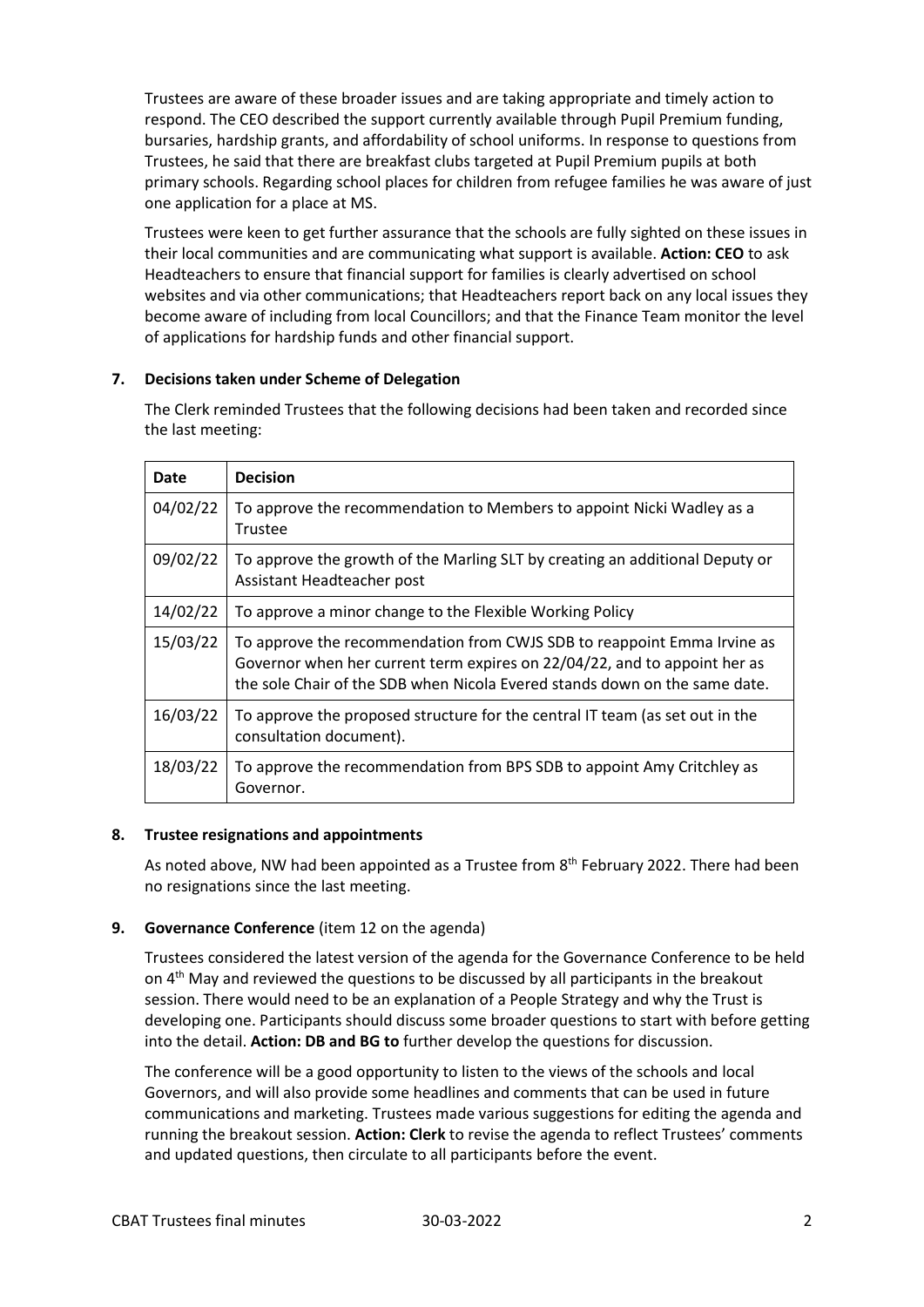# 10. **CBAT Strategic Plan** (item 13 on the agenda)

The CEO presented two documents – an evaluation of the 2020-22 Strategic Plan, and a first draft of the 2022-24 Strategic Plan. The former showed a red/amber/green rating of progress against the 22 actions outlined. He noted that actions 1.3 (vertical teams), 2.3 (benchmarking) and 4.7 (school improvement offer) had not been fully completed and this was largely due to managing the impact of Covid. Overall, however, progress against the Plan has been very satisfactory given the challenges of the last two years.

In the draft 2022-24 Plan, section 1 on learning, teaching and assessment has been developed considerably in discussion with the schools. Section 3 on community has also been expanded to reflect the growth of the Trust's school improvement work.

Trustees discussed the documents and agreed that the overall narrative presented a good picture of recent progress, and a stretching but realistic statement of the challenges ahead. The main area that was identified for further work is the link between the Trust's Strategic Plan and the individual School Development Plans: Trustees felt that there should be a strong thread running through them, so that school priorities reflect Trust priorities and there is 'buy in' at both levels. The CEO agreed that some objectives more than others would lend themselves to inclusion in the school plans and said that he would go through and embolden these for ease of reference. **Action: CEO** to revise the draft Strategic Plan to highlight cascading objectives.

Trustees noted that there may be outcomes from the Governance Conference that could be reflected in the final version of the Plan.

- **11. People** (item 16 on the agenda)
	- (i) Support staff incremental annual progression: The CFOO circulated proposals for pay grades and points for support staff in the Trust's central teams for the financial year starting April 2022. For 7 posts in the Finance and HR teams the proposal is to move them up by one point, within their existing grade. For 2 posts in the IT team the proposal is to move them up into a higher grade, in accordance with the restructuring agreed previously. For one post in the HR team the proposal is to move into a higher grade to reflect additional responsibilities.

In response to questions from Trustees, the CFOO confirmed that all the staff concerned had had successful performance appraisals, and that the progression now recommended took account of the need to retain good staff. It was then **proposed** by BG and **seconded** by DB that the proposed grades and incremental progression for these 10 posts in the Trust's central teams be approved. This was **agreed** unanimously.

- (ii) Support staff pay award financial year 2021/22: the CFOO reported that the national pay award had finally been approved in March 2022, with a 1.75% increase backdated to  $1<sup>st</sup>$  April 2021. This is within the amount that had been provided for in the Trust's budget for the 7 months from September 2021 but would be an additional cost for the 5 months from April 2021 to September 2021. Trustees considered the impact on budgets for the two academic years and asked about the approach that auditors would expect to see taken. It was then **proposed** by JT and **seconded** by RH that the national pay award be approved for the Trust's support staff. This was **agreed** unanimously.
- (iii) Indexation of pensions: The CFOO explained the potential negative impact on pensions for teachers whose salary did not increase last year. In order to trigger the intended pension uplift, advice from the Trust's legal and HR advisers supports a view that a £1 salary increase can be awarded to all those affected, taking care not to discriminate on grounds of age. This is also the action that a number of other Trusts are taking. Trustees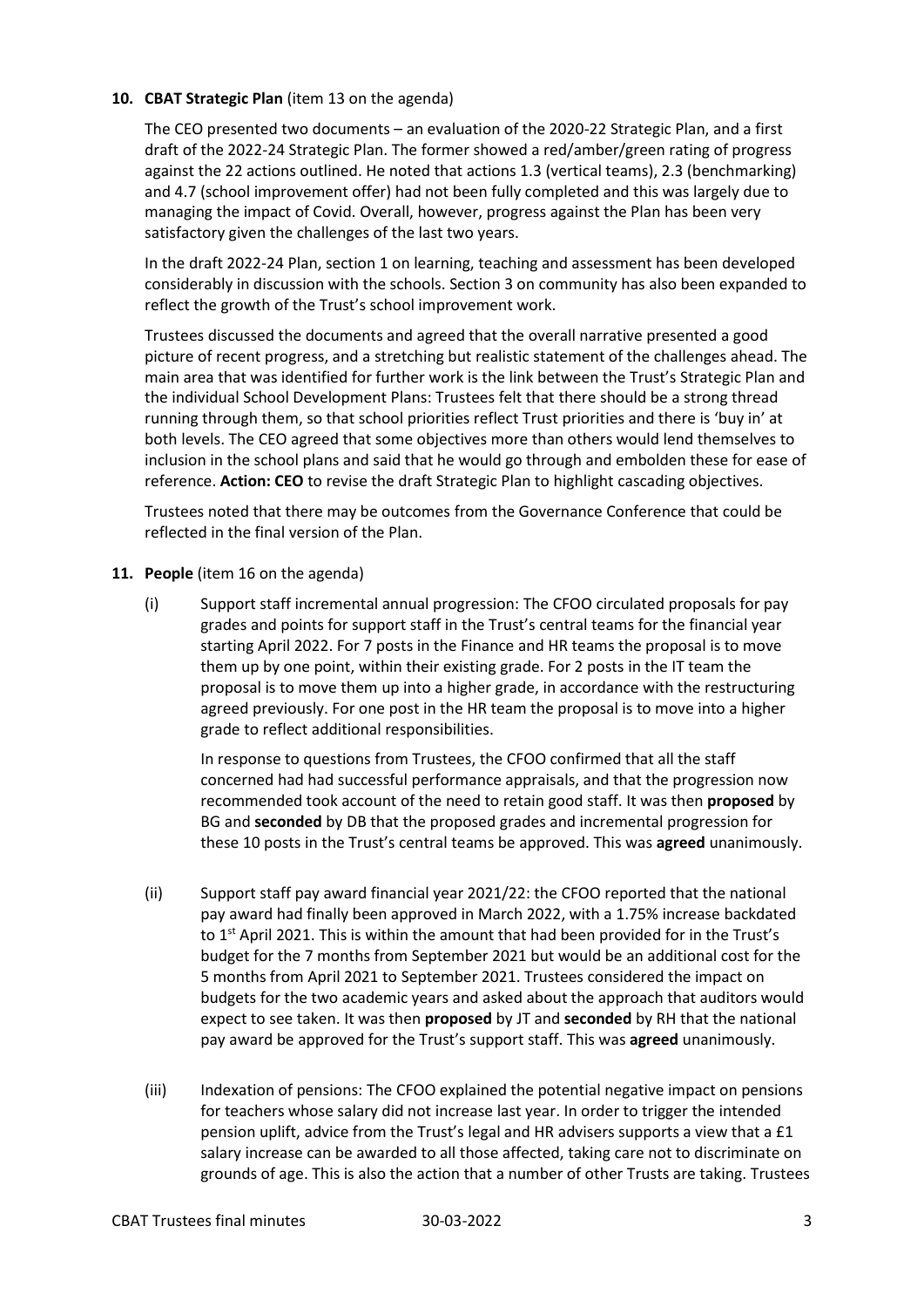asked about the funding of the teachers' pensions, and any potential unintended detrimental affect on individuals. The CFOO explained that teachers' pensions are funded nationally and the Trust does not contribute. The total additional cost to the Trust of the proposed increase would be £130. It was then **proposed** by GA and **seconded** by RH that the CFOO's recommendation that teachers' salaries be increased by £1 in 2021/22, and then reversed in 2022/23, This was **agreed** unanimously.

# **12. Headteachers' reports** (item 9 on the agenda)

The CEO presented the Headteachers' reports for the period to March 2022 and noted that those for CWJS and MS had been discussed in detail with the lead Trustees (RH and JT respectively). He circulated a revised and update version of the Schools Heat Map with two columns for each school so that Trustees can easily see and changes in status. He highlighted a number of changes, particularly in relation to the budget position at BPS. Trustees noted these reports.

The CFOO circulated a revenue budget forecast and actuals summary for the period to the end of February. She noted that the primary schools are now both forecast to have a small in-year deficit for the current year, largely due to increased staff costs including supply cover. MS has received additional income. The CFOO said that the Finance, Audit & Risk Committee would consider the budget monitoring report, and a first draft of 2022/23 budgets, at their meeting next week.

*JT left the meeting at 7.30pm.*

# **13. SDB minutes and matters arising**

Trustees received and noted the following minutes:

- $\bullet$  BPS 16<sup>th</sup> March (draft)
- $\bullet$  CWJS 14<sup>th</sup> March (draft)
- $\bullet$  MS 20<sup>th</sup> January (signed).

There were no matters arising.

# **14. Recommendations from SDBs for decision**

None.

# **15. Policies** (item 14 on the agenda)

The CEO updated Trustees on progress with the rationalisation of policy management. He continues to work through the list of policies with Headteachers and SDB Chairs, with a view to reducing the number of policies that SDBs have to approve. He said that a Policy Development Group would be set up in the future to work through the list of Trust policies.

# **16. Safeguarding** (item 15 on the agenda)

There were no specific safeguarding concerns or incidents to report. The CEO updated Trustees on progress with installing security fencing and gates at MS.

# **17. Property**

The CFOO reported that the outcome of the CIF bids should be known next week. The CEO reported on work with architects to (i) design additional classroom and reception space at BPS using S106 funding, and (ii) design cladding and roofing for MS East Campus. He said he would discuss options for the MS Canal Field with JG.